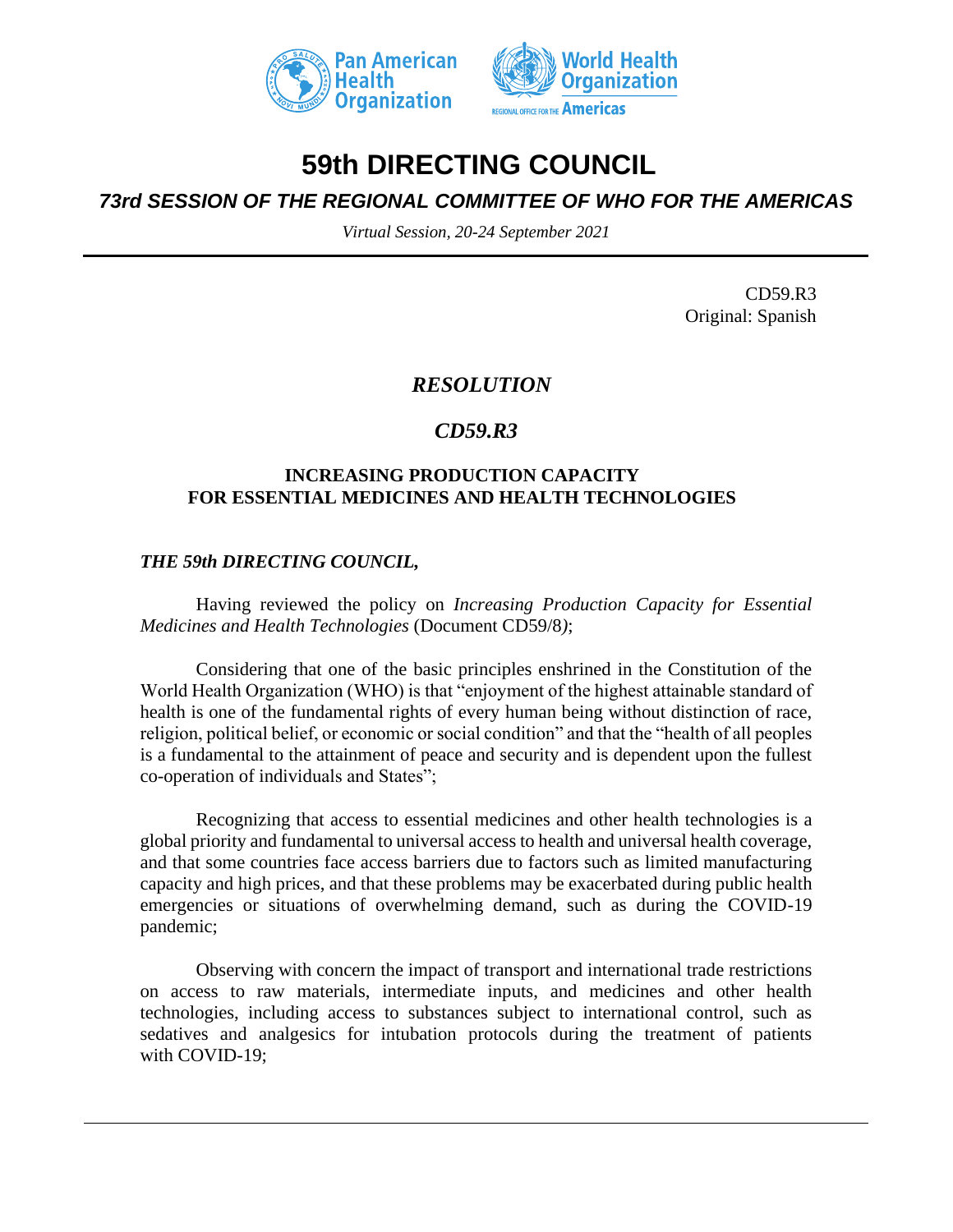Considering Resolution A/RES/74/274 of the United Nations General Assembly, the resolutions *Access and Rational Use of Strategic and High-cost Medicines and Other Health Technologies* (CD55.R12 [2016]), *Public Health, Innovation and Intellectual Property: A Regional Perspective* (CD48.R15 [2008]), and *COVID-19 Pandemic in the Region of the Americas* (CD58.R9 [2020]) of PAHO, and the resolutions *Strengthening local production of medicines and other health technologies to improve access*  (WHA74.6 [2021]), *COVID-19 response* (WHA73.1 [2020]) and *Improving the transparency of markets for medicines, vaccines, and other health products* (WHA72.8 [2019]) of the World Health Assembly, together with the adoption of the *Global strategy and plan of action on public health, innovation and intellectual property* (WHA61.21 [2008]) and its priority actions;

Recalling the Agreement on Trade-related Aspects of Intellectual Property Rights (TRIPS Agreement), in its amended version, and also the Doha Declaration on the TRIPS Agreement and Public Health, issued by the World Trade Organization (WTO) in Doha in 2001, which states that intellectual property rights can and should be interpreted and implemented in a manner supportive of WTO Members' right to protect public health and, in particular, to promote access to medicines for all, and which recognizes the importance of intellectual property protection for the development of new medicines and the concerns about its effects on prices;

Recognizing that health is a precondition and result of sustainable development and calling for the participation of all relevant sectors in coordinated multisectoral action to urgently address the health needs of the population;

Recognizing that the creation and strengthening of national and regional capacity for the development and production of raw materials and essential medicines and other health technologies is important for improving their affordability and accessibility, and adequately responding to regional health needs, especially during health emergencies, and that this also contributes to health security and economic and social development;

Recognizing the importance of promoting competition to improve the availability and affordability of medicines and other health technologies consistent with public health policies and needs through, *inter alia*, the manufacture and introduction of generic versions, and especially of essential medicines, in developing countries;

Recognizing the importance of transparency, access to sustainable financing, strengthening of research, and development and transfer of technology under voluntary and mutually agreed terms, as well as the importance of voluntary initiatives such as the COVID-19 Technology Access Pool (C-TAP) and Medicines Patent Pool as mechanisms for building and strengthening national and regional capacity for the development and production of raw materials and essential medicines and other health technologies;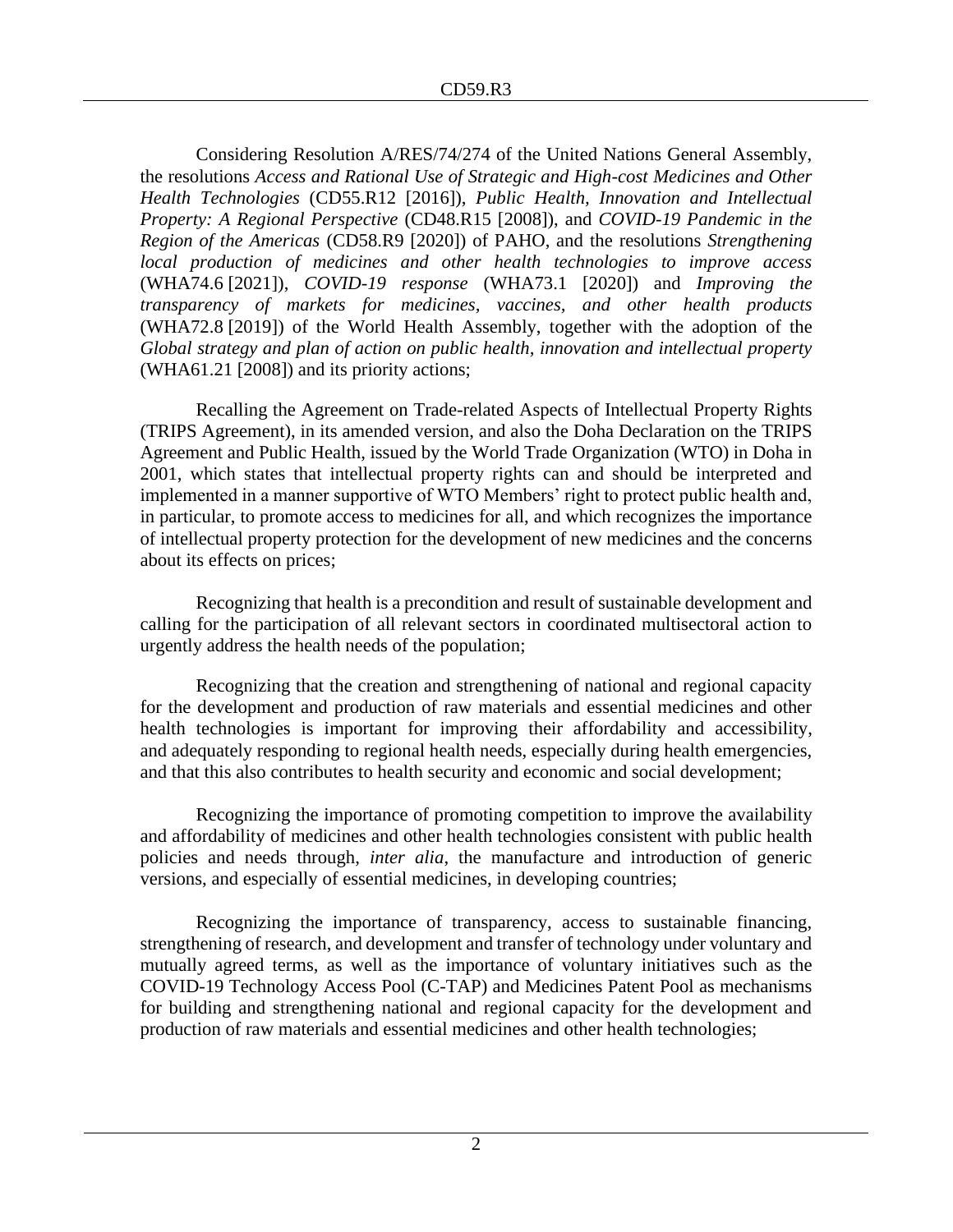Recognizing the need for strengthened national regulatory systems convergent with international standards to help ensure appropriate oversight of the quality, safety, and efficacy of the raw materials, medicines, and other health technologies produced in the Region;

Recognizing that regional and subregional integration can stimulate production through the development of sustainable demand, including the needs of Member States with small markets, and reaffirming the importance of international cooperation and collaboration with regional agencies of the United Nations system and other international and domestic financial institutions,

## *RESOLVES:*

1. To urge the Member States, considering their contexts, needs, vulnerabilities, and priorities, to:

- a) promote the implementation of comprehensive national multisectoral policies on essential medicines and other health technologies that include roadmaps for their implementation and the explicit statement of multisectoral priorities for development, production, and equitable universal access;
- b) create or strengthen multisectoral governance mechanisms with health sector participation to increase national research, development, innovation, and production capacity, defining roles, respecting sector competencies, and prioritizing attention to regional health needs, with the leadership of national authorities and the collaboration of academia, the private sector, civil society, and international organizations;
- c) strengthen national capacity for the development and production of raw materials and essential medicines and other health technologies, including the training of skilled human resources and, where applicable, the strengthening or development of national infrastructure and clusters that support research, development, innovation, and production activities to better meet health needs and priorities;
- d) strengthen the capacity of institutions with enabling and oversight functions for the medicines and other health technologies sector, including the strengthening of national health regulatory systems;
- e) develop or strengthen, as appropriate, a coherent policy environment for the health sector and the science and technology, industry, and trade sectors to encourage the promotion of research, development, innovation, technology transfer under voluntary and mutually agreed terms, and the production of quality raw materials, essential medicines, and other health technologies, promoting affordability and accessibility, transparency, effectiveness, and competitiveness, environmental protection, and the sustainability of projects;
- f) increase investment in science and technology for the production of raw materials, essential medicines, and other health technologies, and strengthen the incentives for industrial promotion and the use of public procurement that simultaneously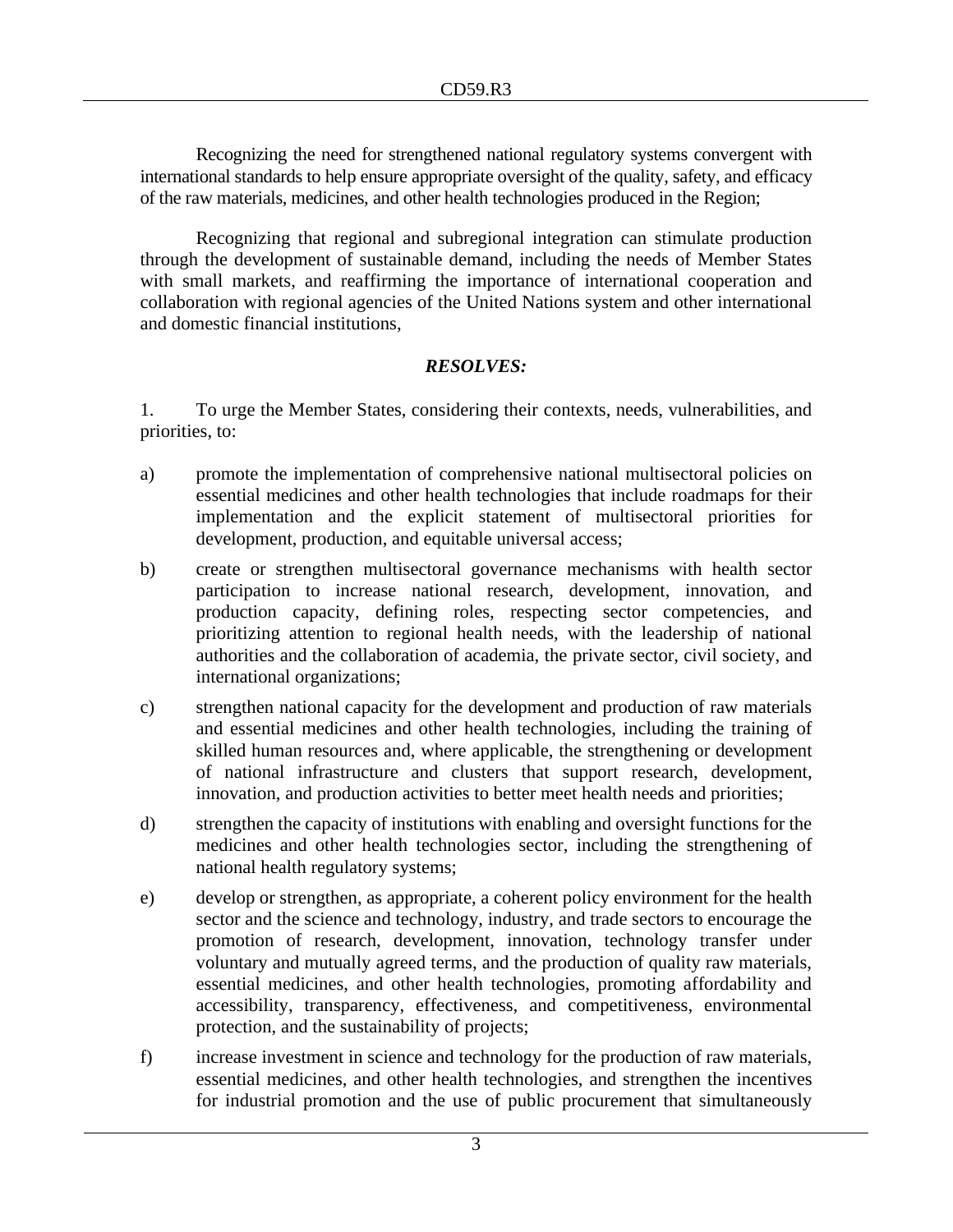fosters affordability, sustainability, competitiveness, development, and regional production;

- g) promote international dialogue and collaboration to make progress toward timely, universal, and equitable access to quality-assured, safe, effective, and affordable essential medicines and other health technologies, including their components and precursors, that are necessary for public health emergencies and long-term planning, while ensuring their fair distribution and eliminating unjustifiable access barriers through a joint effort to promote resilient supply chains.
- 2. To request the Director to:
- a) provide technical cooperation to the Member States in developing and implementing comprehensive policies on essential medicines and other health technologies to help strengthen national capacity, meet multisectoral objectives, and improve access to essential medicines and other health technologies;
- b) collaborate with the Member States, in coordination with the national health authorities, in promoting technology transfer under voluntary and mutually agreed terms, as well as intraregional activities in science, technology, and innovation, including networks of institutions devoted to research, development, and innovation, and collaboration with regional industrial associations and international financial institutions for economic and social development;
- c) promote collaboration and the exchange of information and experiences among Member States, with the participation of the health authorities, and prepare model lists to prioritize the needs for medicines and other health technology in the Region in order to guide investment and other incentives for increasing regional development and production;
- d) continue to support the Member States by strengthening the capacity of national health regulatory systems to help ensure appropriate oversight of the safety, quality, and efficacy of medicines and other health technologies, including those produced in the Region, by promoting convergence, regulatory harmonization, and networks of national health regulatory authorities;
- e) continue promoting transparency of prices and economic data along the value chain of medicines and other health technologies, including those produced locally, in order to foster affordability and access;
- f) continue providing technical support––as appropriate and when requested, in collaboration with the national health authorities and competent international organizations such as the World Trade Organization and the World Intellectual Property Organization, including support for policy processes––to countries that intend to make use of the provisions of the TRIPS Agreement, including the flexibilities recognized by the Doha Declaration on the TRIPS Agreement and Public Health, in order to promote access to pharmaceutical products.